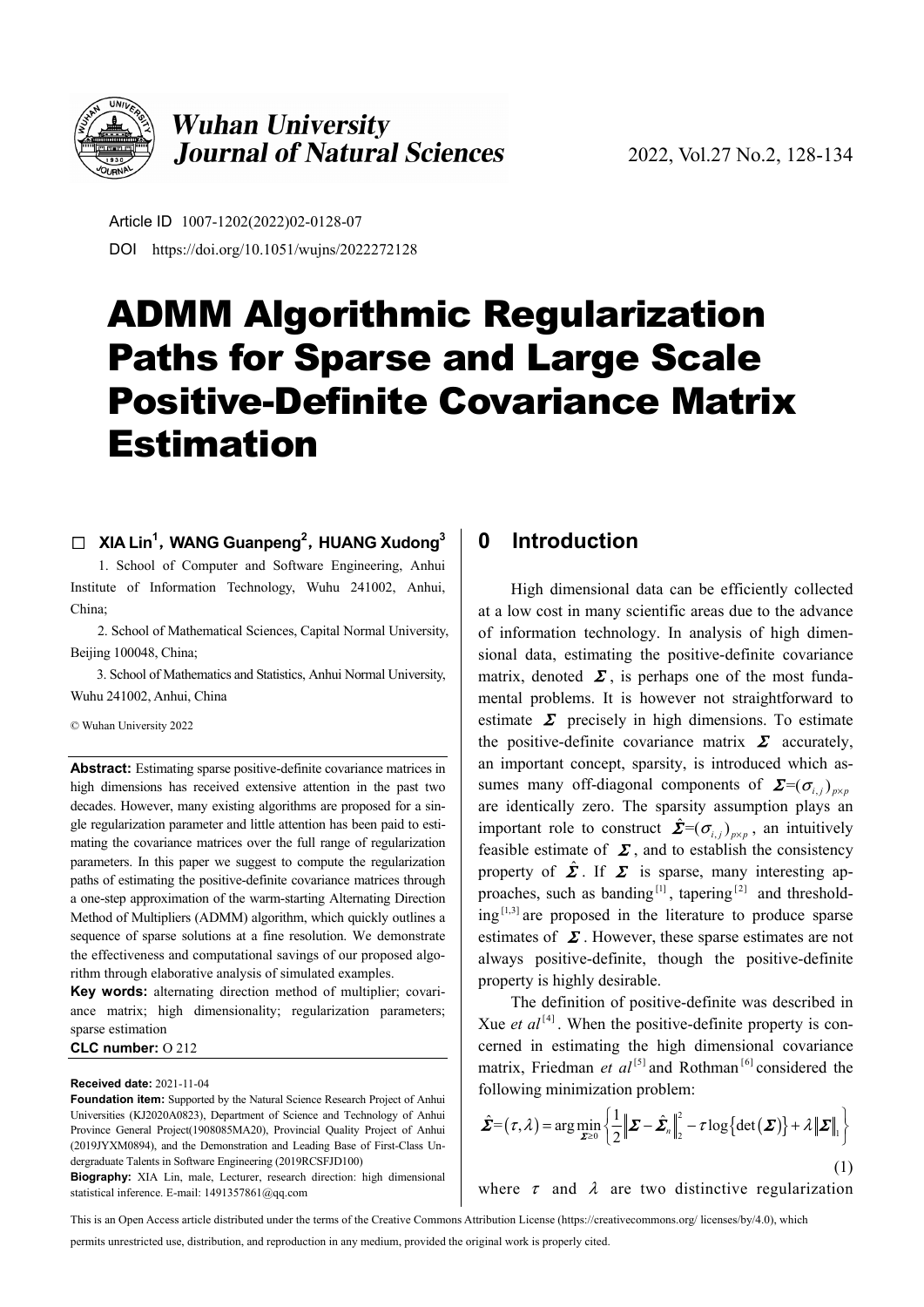parameters,  $\tau \ge 0$  is introduced here to ensure the positive-definite of  $\hat{\Sigma} = (\tau, \lambda)$  and  $\lambda \ge 0$  controls the trade-off between the penalty and the loss function. The following notations will be used:

$$
\hat{\boldsymbol{\Sigma}}_n = n^{-1} \sum_{i=1}^n (x_i - \overline{x}) (x_i - \overline{x})^{\mathrm{T}}
$$
 is the sample covari-

ance matrix,  $\overline{x} = n^{-1} \sum_{i=1}^{n} x_i, x_1$  $\sum_{i=1}^n x_i, x_1, \cdots,$  $\sum_{i=1}$   $\lambda_i$ ,  $\lambda_1$ ,  $\ldots$ ,  $\lambda_n$  $\overline{x} = n^{-1} \sum_{i} x_i, x_1, \cdots, x_n$  $= n^{-1} \sum_{i=1}^n x_i, x_1, \dots, x_n$  is a random sample of size  $n, X_i = (X_{i,1}, \dots, X_{i,p})^T \in \mathbb{R}^p$ , det $(\Sigma)$  stands for the determinant of  $\Sigma$ ,  $\|\Sigma\|$ , stands for the Frobenius norm of  $\Sigma$ , and  $\|\Sigma\|$ , stands for the  $\ell_1$  norm of all off-diagonal elements of  $\Sigma$ . Specifically,

$$
\|\boldsymbol{\varSigma}\|_{2} = \sum_{i,j=1}^{p} \sigma_{i,j}^{2} \text{ and } \|\boldsymbol{\varSigma}\|_{1} = \sum_{i \neq j} |\sigma_{i,j}|
$$

An iterative shooting algorithm is proposed by Friedman *et al* <sup>[5]</sup> and Rothman<sup>[6]</sup> to solve (1). However, whether this shooting algorithm converges or not remains unknown in the literature. To yield a positive-definite estimate of  $\Sigma$ , Xue *et al* [4] considered a different optimization problem:

$$
\hat{\mathbf{\Sigma}}\left(\lambda\right) = \arg\min_{\mathbf{\Sigma} \geq \epsilon I} \left\{ \frac{1}{2} \left\| \mathbf{\Sigma} - \hat{\mathbf{\Sigma}}_n \right\|_2^2 + \lambda \left\| \mathbf{\Sigma} \right\|_1 \right\} \quad (2)
$$

for a sufficiency small positive constant  $\varepsilon$ , where  $I$ stands for an identity matrix. Solving (2) with the constraint  $\Sigma \ge \varepsilon I$  must yield a positive-definite  $\hat{\Sigma}(\lambda)$ . Xue *et al*<sup>[4]</sup> proposed an Alternating Direction Method of Multiplies (ADMM ) to convert the problem of solving (2) into a sequence of simpler optimization subproblems. This method has been cited and studied in many subsequent researches<sup>[4]</sup>.

Although solving a sequence of subproblems may end up taking more iterations than directly solving (2), it runs in less total time because the subproblems are relatively easy to solve in general. In the present context, all the subproblems have explicit analytic forms. These two optimization problems, described in (1) and (2) can be efficiently solved for a single regularization parameter, referring to Kang and Deng<sup>[7]</sup>, Choi *et al*<sup>[8]</sup>, Zhang *et*  $al^{[9]}$ , etc. However, when these optimization problems are solved over the full range of regularization parameters, the computational complexity will be dramatically increased.

Efficient estimation of positive-definite covariance matrix can be implemented by these two optimization problems, described in (1) and (2). But Log structure of (1) is not stable in estimation process. In this paper we suggest to compute the regularization paths of  $\hat{\mathbf{\Sigma}}(\lambda)$ 

through a slight modification of Xue *et al*'s ADMM algorithm<sup>[4]</sup>. To choose an optimal  $\lambda$  which yields the "best" estimate  $\hat{\mathbf{\Sigma}}(\lambda)$  in a certain sense, Xue *et*  $aI<sup>[4]</sup>$ suggested to inspect a sequence of sparse solutions over the full range of regularization parameters:  $\{\hat{\mathbf{\Sigma}}=(\lambda): 0 \leq \lambda_1 \leq \cdots \leq \lambda_M\}$ , where *M* is usually set to 100 heuristically,  $\lambda_M = \lambda_{\text{max}}$  and  $\lambda_{\text{max}}$  is the maximal value of  $\lambda$  such that  $\hat{\Sigma}(\lambda) = 0$ , the sparsest solution. Conceptually, estimating  $\hat{\Sigma}(\lambda)$  at a fixed  $\lambda$  consists of two ingredients. The first is to seek for the support of  $\hat{\mathbf{\Sigma}}(\lambda) = {\hat{\sigma}_{i,j}(\lambda)}_{p \times p}$ , which is defined as the  $(i, j)$  pairs such that  $\hat{\sigma}_{i,j}(\lambda) \neq 0$ . The second step is to solve (2) over the support of  $\hat{\mathbf{\Sigma}}(\lambda)$ . In general, the first step is much more important than the second step for large scale problems because one can always refit  $\Sigma$  to obtain an optimal estimate of the parameter values with a sufficiently correct estimate of the support of  $\Sigma$ . To handle large scale problems, we need algorithms not only to recover the support of  $\hat{\mathbf{\Sigma}}(\lambda)$  but also to estimate the entire sequence of  $\hat{\mathbf{\Sigma}}(\lambda)$  quickly. Following Friedman *et*  $aI^{[10]}$  Wu and Lange<sup>[11]</sup> Hu *et al*<sup>[12]</sup> we first introduce a procedure to estimate the regularization paths through an ADMM algorithm with warm starts over a range of regularization parameters to yield a path-like sequence of solutions, then perform a one-step approximation along each point on this path to yield an ADMM algorithmic regularization path. This procedure quickly outlines a sequence of  $\hat{\mathbf{\Sigma}}(\lambda)$  at a fine resolution and, at the same time, reduces computational time dramatically.

The rest of this paper is organized as follows. In Section 1, we first review the ADMM algorithm with warm-starts over a grid of regularization parameters to yield a path-like sequence of solutions, then use the one-step approximation of this path-like sequence of solutions to obtain an algorithmic regularization path. In Section 2, we demonstrate the effectiveness and computational savings of our proposals through simulated examples. We conclude this paper with some brief remarks in Section 3.

### **1 The Algorithmic Regularization Path**

In this section we use Xue *et al*  $s^{[4]}$  ADMM splitting method as the foundation to develop a new approximation to the sequence of sparse solutions  $\hat{\mathbf{\Sigma}}(\lambda)$ , which allows us to quickly explore the space of sparse solutions at a fine resolution. And, sacrifice of estimation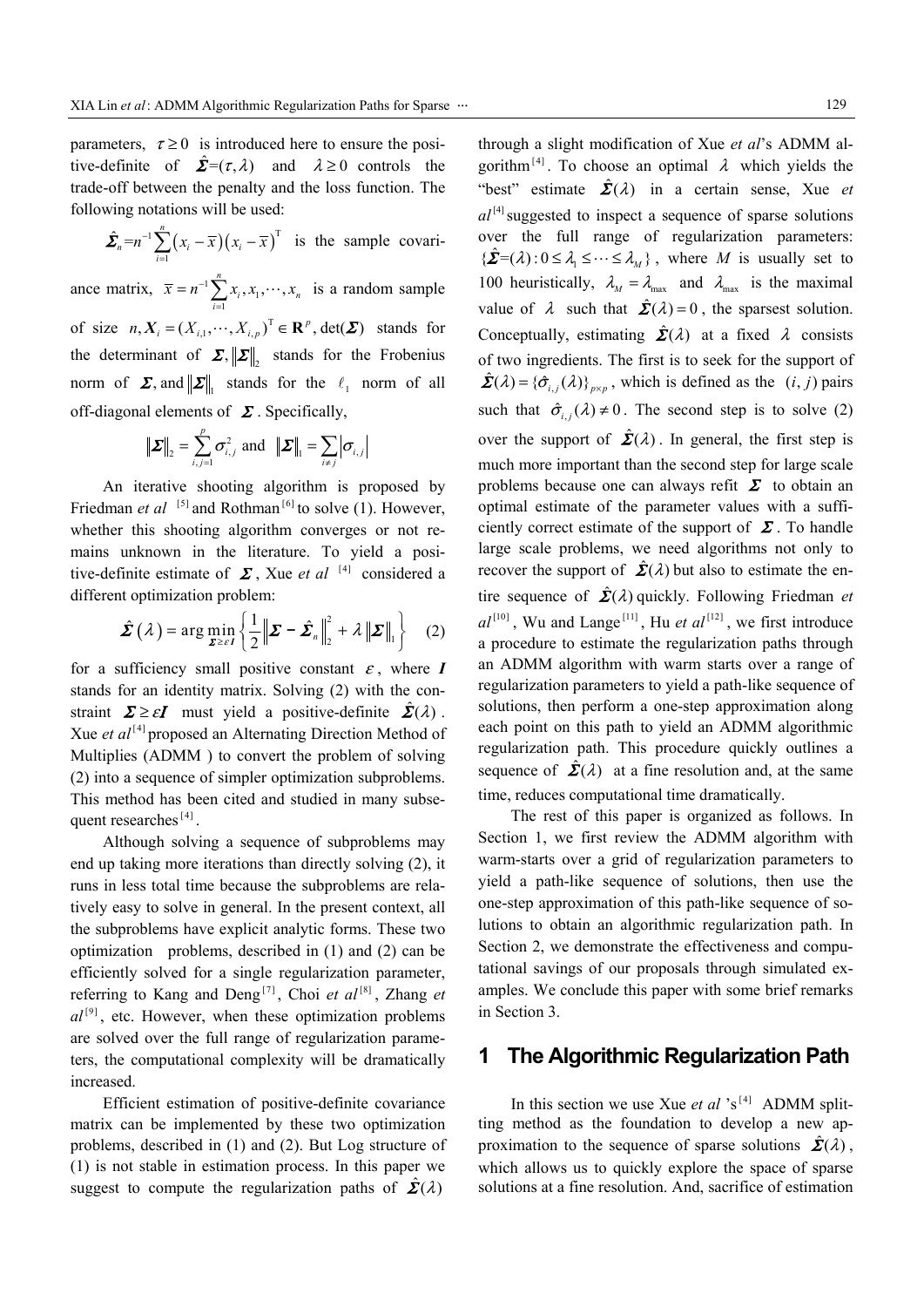precision can be ignored as long as the step size, defined as  $\max_{i} (\lambda_{j+1} - \lambda_j)$ , is sufficiently small. The objective function formulated in (2) by Xue *et al*<sup>[4]</sup> consists of a differentiable loss function,  $\left\| \mathbf{\Sigma} - \hat{\mathbf{\Sigma}}_n \right\|_2^2$ , a non-differentiable penalty,  $\lambda \|\Sigma\|$ , and a constraint  $(\Sigma \geq \varepsilon I)$ which ensures that  $\hat{\Sigma}(\lambda)$  is positive-definite. In the constraint,  $\varepsilon$  is a user-specified parametric which is sufficiently small, say,  $\varepsilon = 10^{-6}$ . The loss function is also convex in  $\Sigma$ . The regularization parameter  $\lambda \ge 0$ controls the trade-off between of the loss function and the penalty. Following Xue *et al* [4], we split the smooth loss function from the nonsmooth penalty through a copy para matrix  $\Theta$ , and add an equality constraint forcing  $\mathbf{\Sigma} = \mathbf{\Theta}$ , which converts (2) into

$$
(\hat{\boldsymbol{\Theta}}^+, \hat{\boldsymbol{\Sigma}}^+) = \arg\min_{\boldsymbol{\Sigma}, \boldsymbol{\Theta}} \left\{ \frac{1}{2} \left\| \boldsymbol{\Sigma} - \hat{\boldsymbol{\Sigma}}_n \right\|_2^2 + \lambda \left\| \boldsymbol{\Theta} \right\|_1 : \boldsymbol{\Sigma} = \boldsymbol{\Theta}, \boldsymbol{\Theta} \geq \varepsilon \boldsymbol{I} \right\}
$$
(3)

Similar operator splitting strategies are also used in many other learning problems such as total variation $[13]$ , jointly graphical model selection<sup> $[14,15]$ </sup>, a convex formulation of clustering  $\begin{bmatrix} 16 \\ 6 \end{bmatrix}$ , etc. With scaled dual variable  $\Lambda$ of the same dimension as  $\Sigma$  and  $\Theta$  and an algorithm tuning parameter  $\mu$  the associated augmented Lagrangian of  $(3)$  is

$$
\phi(\boldsymbol{\Sigma},\boldsymbol{\Theta},\boldsymbol{\Lambda})=\frac{1}{2}\|\boldsymbol{\Sigma}-\hat{\boldsymbol{\Sigma}}_n\|_2^2+\lambda\|\boldsymbol{\Theta}\|_1+\frac{\mu}{2}\|\boldsymbol{\Sigma}-\boldsymbol{\Theta}+\boldsymbol{\Lambda}\|_2^2
$$

Then the ADMM algorithm for (2) is partitioned into three subproblems:

1) 
$$
\Sigma
$$
-subproblem:  
\n
$$
\Sigma^{k} = \arg\min_{\Sigma} \{ \phi(\Sigma, \Theta^{k-1}, \Lambda^{k-1}) \}
$$
\n(4)

2) 
$$
\Theta
$$
-subproblem:  
\n
$$
\Theta^k = \underset{\Theta}{\arg\min} \{ \phi(\Sigma^k, \Theta, \Lambda^{k-1}) \}, \text{ subject to } \Theta \ge \varepsilon I \quad (5)
$$

3) Dual update

$$
\boldsymbol{\Lambda}^k = \boldsymbol{\Lambda}^{k-1} + \boldsymbol{\Sigma}^k - \boldsymbol{\Theta}^k
$$

We solve these subproblems, together with the dual update, iteratively until convergence. The benefit of solving these subproblems is that there are closed-form solutions to both (4) and (5). The  $\Sigma$ -subproblem solves a linear regression with an additional quadratic ridge penalty. Specifically,

$$
\Sigma^{k} = \arg\min_{\Sigma} \left\{ \frac{1}{2} \left\| \Sigma - \hat{\Sigma}_{n} \right\|_{2}^{2} + \lambda \left\| \Theta^{k-1} \right\|_{1} + \frac{\mu}{2} \left\| \Sigma - \Theta^{k-1} + A^{k-1} \right\|_{2}^{2} \right\}
$$
\n
$$
= \arg\min_{\Sigma} \left\{ \frac{1}{2} \left\| \Sigma - \hat{\Sigma}_{n} \right\|_{2}^{2} + \frac{\mu}{2} \left\| \Sigma - \Theta^{k-1} + A^{k-1} \right\|_{2}^{2} \right\}
$$
\n
$$
= (1 + \mu)^{-1} \left\{ \mu (\Theta^{k-1} - A^{k-1}) + \hat{\Sigma}_{n} \right\}
$$

The <sup>Θ</sup> -subproblem also has an analytical solution. For notational clarity, we define  $(B)$  as the projection of  $(\mathbf{B}) = (B_{i,l})_{1 \leq i,l \leq p}$  onto the convex cone  $\{\Theta \geq \varepsilon I\}$ . Specifically, suppose  $\lambda_i$  is the *j*-th eigenvalue of *B* and  $\mu_j$  is the associated eigenvector, namely,

$$
\boldsymbol{B} = \sum_{j=1}^{p} \lambda_j \boldsymbol{\mu}_j^{\mathrm{T}} \boldsymbol{\mu}_j \text{, then } (\boldsymbol{B})_+ = \sum_{j=1}^{p} \lambda_j \max(\lambda_j, \varepsilon) \boldsymbol{\mu}_j^{\mathrm{T}} \boldsymbol{\mu}_j
$$

We further define an entry wise soft thresholding rule, denoted  $\mathbf{S}(\mathbf{B}, \tau) = \{ s(B_{i,l}, \tau)_{1 \le i,l \le p} \}_{1 \le i,l \le p}$ , for all the off-diagonal elements of *B* .

$$
s(B_{j,l}, \tau) = \text{sign}(B_{j,l}) \max(|B_{j,l}| - \tau, 0)I
$$
  

$$
(j \neq l) + B_{j,l}I(j = l)
$$

The analytical solution of the  $\Theta$ -subproblem is as follows:

$$
\Theta^k = \underset{\Theta \ge \varepsilon I}{\arg \min} \n\{\frac{1}{2} \|\mathbf{\Sigma}^k - \hat{\mathbf{\Sigma}}_n\|_2^2 + \lambda \|\Theta\|_1 + \frac{\mu}{2} \|\mathbf{\Sigma}^k - \Theta + A^{k-1}\|_2^2\} \n= \underset{\Theta \ge \varepsilon I}{\arg \min} \{\lambda \|\Theta\|_1 + \frac{\mu}{2} \|\Theta - (\mathbf{\Sigma}^k + A^{k-1})\|_2^2\} \n= \{\mathbf{S}(\mathbf{\Sigma}^k + A^{k-1}, \lambda / \mu)\}_+ \n\}
$$

Solving the  $\Theta$ -subproblem introduces sparsity. Finally, the dual update guarantees that  $\boldsymbol{\Sigma}^k$  is squeezed towards <sup>Θ</sup>*<sup>k</sup>* . As the iterations proceed, Θ*<sup>k</sup>* becomes increasingly sparse. We shall illustrate this phenomenon with simulations in Section 2. One can refer to Fig. 1 (a) and (c) for details. Because the  $\Theta$ -subproblem controls the sparsity level of  $\mathcal{O}^k$ , a natural question arises: How to use or modify the iterates of the ADMM algorithm to quickly generate regularization paths for estimating a sparse positive-definite covariance matrix in high or even ultrahigh dimensions?

Following the idea of Hu *et al* [12], we provide two options to quickly generate a regularization path. The first is to use warm starts in the ADMM algorithm along a grid of regularization parameters, say,  $0 \le \lambda_1 \le \cdots \le \lambda_n$ . To be precise, the warm starts use the solution from the previous value of  $\lambda_i$ ,  $\hat{\mathbf{\Sigma}}(\lambda_i)$ , as the initial value for the ADMM algorithm to solve the optimization problem at  $\lambda_{i+1}$ . If  $\lambda_{i+1}$  is sufficiently close to  $\lambda_i$ , it is reasonable to expect that  $\hat{\mathbf{\Sigma}}(\lambda_{i+1})$  is also very close to  $\hat{\mathbf{\Sigma}}(\lambda_i)$ . Using warm starts usually reduces the number of iterations dramatically.

The ADMM algorithm with warm starts, which is referred to as Algorithm 1 in our context, is described below: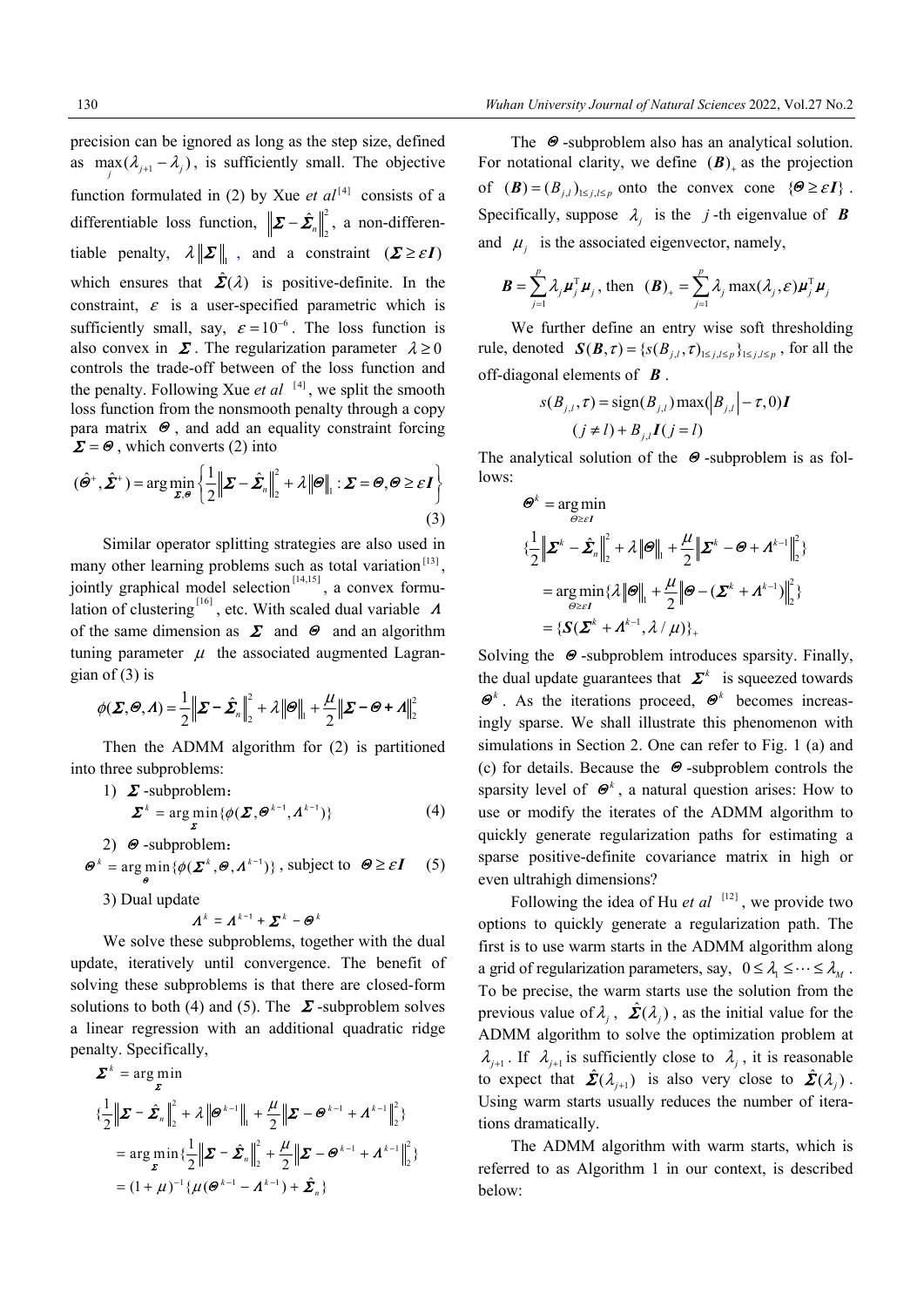| <b>Algorithm 1:</b> ADMM with warm starts to estimate sparse and                                                                                                                      |
|---------------------------------------------------------------------------------------------------------------------------------------------------------------------------------------|
| large scale positive-definite covariance                                                                                                                                              |
| Initialize $\Sigma^0 = 0$ , $A^0 = 0$ , and M log-spaced<br>1.<br>values                                                                                                              |
| $\lambda_1 \prec \lambda_2 \prec \cdots \prec \lambda_M$ for $\lambda_1 = 0$ and $\lambda_M = \lambda_{\max}$                                                                         |
| 2. for $j=1,\dots,M$ do                                                                                                                                                               |
| Initialize $\mathbf{\Sigma}^0(\lambda_i) = \hat{\mathbf{\Sigma}}(\lambda_{i-1})$ and $\mathbf{\Lambda}^0(\lambda_i) = \hat{\mathbf{\Lambda}}(\lambda_{i-1})$ ;                        |
| while $\ \mathbf{r}^k\  \wedge \ \mathbf{s}^k\  > \varepsilon^{\text{tolerance}}$ do                                                                                                  |
| $\boldsymbol{\Theta}^{k}(\lambda_{i})=\left \boldsymbol{S}\{\boldsymbol{\Sigma}^{k-1}(\lambda_{i})+\boldsymbol{\Lambda}^{k-1}(\lambda_{i}),\lambda_{i}/\mu\}\right $                  |
| $\boldsymbol{\Sigma}^{k}(\lambda_i) = (1+\mu)^{-1} \left[ \mu \{ \boldsymbol{\Theta}^{k}(\lambda_i) - \boldsymbol{\Lambda}^{k-1}(\lambda_i) \} + \hat{\boldsymbol{\Sigma}}_n \right]$ |
| $\boldsymbol{\Lambda}^k(\lambda_i) = \boldsymbol{\Lambda}^{k-1}(\lambda_i) + \boldsymbol{\Sigma}^k(\lambda_i) - \boldsymbol{\Theta}^k(\lambda_i)$                                     |
| $\mathbf{r}^k = \mathbf{\Sigma}^k(\lambda_i) - \mathbf{\Theta}^k(\lambda_i)$ and $\mathbf{S}^k = \mathbf{\Theta}^k(\lambda_i) - \mathbf{\Theta}^{k-1}(\lambda_i)$                     |
| $k = k + 1$                                                                                                                                                                           |
| end while                                                                                                                                                                             |
| end for                                                                                                                                                                               |
| 3. Output $\{\mathbf{\Sigma}(\lambda_i), j=1,\cdots,M\}$ as the regularization path.                                                                                                  |

In the above algorithm, the convergence is measured by the primal and dual residuals $\begin{bmatrix}17\end{bmatrix}$ . The resulting solution goes from dense to sparse, or equivalently, the regularization parameter  $\lambda$  goes from small to large. The ADMM algorithm with warm starts can certainly go in the reverse direction from sparse to dense. However, going from sparse to dense may introduce additional yet unnecessary discontinuities in the  $\Theta$ -subproblem, consequently would require more iterations for convergence. Therefore, we advocate using the ADMM algorithm with warm starts going from dense to sparse, as described in Algorithm 1 at present.

The second option to speed the computation of regularization paths is to seek for a single path approximating algorithm instead of solving several optimization problems separately over a grid of regularization parameter values. In general, the sparsity levels of  $\mathcal{O}^k(\lambda)$ typically stabilize to that of the solution within a small number of iterations as  $\lambda$  is increased from  $\lambda_1$  to  $\lambda_2$ ; and the remaining iterations and a large proportion of the computation time are spent on squeezing  $\Sigma$  towards <sup>Θ</sup> to satisfy the primal feasibility. This motivates us to surmise that, if  $\lambda_{i+1}$  is sufficiently close to  $\lambda_i$ , then the sparsity patterns given by the  $\Theta$ -subproblem may correctly approximate the regularization paths within a few or even one iteration when implementing the ADMM algorithm with warm starts. This further motivates us to suggest the following ADMM Algorithmic Regularization Paths to quickly approximate the regularization paths for estimating large scale positive-definite covariance matrices.

This algorithm is described as follows:

**Algorithm 2**: Algorithmic regularization paths to estimate sparse and large scale positive-definite covariance matrices

| 1. Initialize $\mathbf{\Theta}^0 = 0$ , $\mathbf{\Lambda}^0 = 0$ , set $\lambda$ to be $\lambda_1 < \lambda_2 < \cdots < \lambda_M$                                  |
|----------------------------------------------------------------------------------------------------------------------------------------------------------------------|
| for $\lambda_1 = 0$ and $\lambda_M = \lambda_{\text{max}}$                                                                                                           |
| 2. while $\ \boldsymbol{\Theta}^j\ _{\text{ref}} \neq 0$ do                                                                                                          |
| $\sum^{j} (\lambda_{i}) = (1 + \mu)^{-1} \left[ \mu \{ \Theta^{j-1}(\lambda_{i-1}) - A^{j-1}(\lambda_{i-1}) \} + \hat{\Sigma}_{n} \right]$                           |
| $\boldsymbol{\Theta}^{j}(\lambda_{i})=\left[\boldsymbol{S}\{\boldsymbol{\Sigma}^{j}(\lambda_{i})+\boldsymbol{\Lambda}^{j-1}(\lambda_{i-1}),\lambda_{i}/\mu\}\right]$ |
| $\mathbf{\Lambda}^{j}(\lambda_{i}) = \mathbf{\Lambda}^{j-1}(\lambda_{i-1}) + \mathbf{\Sigma}^{j}(\lambda_{i}) - \mathbf{\Theta}^{j}(\lambda_{i})$                    |
| $i = j + 1$                                                                                                                                                          |
| end while                                                                                                                                                            |
| 3. Output $\{\Theta^j(\lambda_i), j=1,\dots,M\}$ as the regularization path.                                                                                         |

In Algorithm 2, the sequence of  $\lambda_i$  can be linearly spaced. As long as the step size, defined as  $\max_{j}$  ( $\lambda_{j+1} - \lambda_j$ ), is sufficiently small, the sparsity patterns of Algorithm 2 can well approximate the regularization paths of  $\hat{\mathbf{\Sigma}}(\lambda)$ . This algorithm makes full use of three key ingredients to quickly generate a regularization path: the sparsity patterns of the solution to the Θ -subproblem, the ADMM with warm-starts generating a dense to sparse solution and the one-step approximation at each regularization level. We begin with the fully dense ridge solution, employing these key ingredients, to implement the ADMM algorithm which gradually increases the amount of regularization level until we obtain a fully sparse solution. If we iterate the three subproblems until convergence, Algorithm 2 would be approximatively equivalent to Algorithm 1. Therefore, the one-step approximation is the key difference between these two algorithms.

In both of the above algorithms, there is an ADMM tuning parameter  $\mu$ . We fix  $\mu = 1$  in our algorithms. Updating  $\mu$  dynamically may speed up convergence (Boyd *et al*<sup>[17]</sup>, He *et al*<sup>[18]</sup>), however, it is not conducive to achieve a path-like algorithm using warm-starts. In particular, the sparsity levels of  $\Theta$  dramatically change when  $\mu$  is changed because the  $\Theta$ -subproblem was solved by soft-thresholding at the level  $\lambda / \mu$ , which eliminates the benefit of using warm-starts to achieve relatively smooth transitions in sparsity levels.

There are at least three advantages of working with Algorithm 2: it is easy to implement with a few lines of code; it fleetly gives a sequence of sparse solutions as it requires *M* iterations to fully explore the regularization paths  $\hat{\mathbf{\Sigma}}(\lambda)$ ; and it also allows us to explore the space of sparse models at a very fine resolution.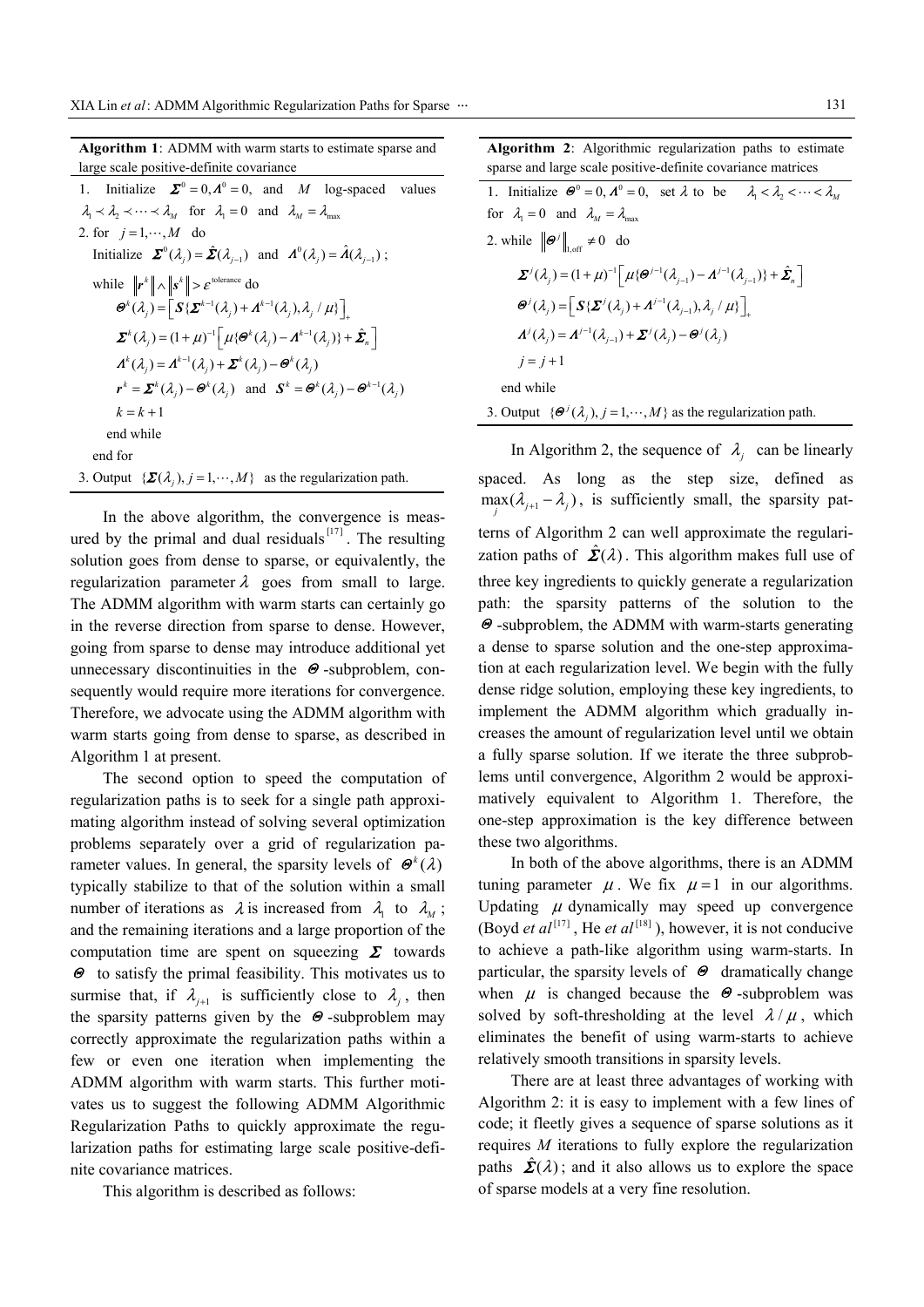#### **2 Numerical Studies**

We illustrate the performance of our proposals through simulations. Write  $\mathbf{\Sigma} = (\sigma_{i,j})_{n \times n}$ . We set the sample size  $n = 50$  and vary the dimension  $p = 100$ , 200, 500 and 1 000. We consider the following two models which were once used in existing literature:

1) Model (I):  $\sigma_{i,j} = (1 - |i - j|/10)_{+}$ .

2) Model (II): We partition the index set,  $\{1, \dots, p\}$ , into  $K = p / 20$  non-overlapping subsets of equal size, and denote  $I_k$  the index set,  $k = 1, \dots, K$ . Let

$$
\sigma_{i,j} = 0.6I(i = j) + 0.4 \sum_{k=1}^{k} I(i \in I_k, j \in I_k)
$$
  
+0.4  $\sum_{k=1}^{K-1} \{I(i = I_k, j \in I_{k+1}) + I(i \in I_{k+1}, j = I_k)\}$ 

Specifically, Model (I) was used by Cai  $et \text{ } al^{[2]}$  and Model (II) was used by Rothman *et al*<sup>[5]</sup>.

 Figure 1 shows the sparsity levels. In Fig. 1 (a) and (c) we report the sparsity levels, measured by the number of nonzero components of  $\Theta$  of the ADMM algorithm with warm starts (Algorithm 1) for a fixed  $\lambda$  when  $p = 1000$ . The ADMM algorithm with warm starts spends a large proportion of the computational time on squeezing  $\Sigma$  towards  $\Theta$  to satisfy the primal feasibility, which does not converge until 500 iterations in Model (I) and 280 iterations in Model (II). In Fig. 1 (b) and (d), we present the ADMM algorithmic regularity paths obtained by Algorithm 2. In both models, the sparsity levels of the ADMM algorithmic regularity paths increase sharply within only a few iterations as the regularity parameter  $\lambda$  increases, and achieve a relatively smooth transition that explores the range of possible sparse estimates at a fine resolution, and requires substantially less computer time for Algorithm 2 to converge. We also remark here that there are some fluctuations in all four plots of Fig. 1, main because we apply the (B) operator to ensure the solution to the  $\Theta$ -subproblem, denoted  $\Theta$ , to be positive-definite.

 In Figs. 2 and 3, we plot the ADMM regularization paths with cool starts in (a), the ADMM regularization paths with warm starts in (b), the ADMM algorithmic regularization paths with a relatively large step size in (c) and a tiny step size in (d), for Models (I) and (II), respectively. In both figures, the ADMM algorithm with warm starts is almost equivalent to the ADMM algorithm with cool starts because the regularization paths exhibit almost identical patterns. The ADMM algorithmic regularization paths with a tiny step size also well approximate the ADMM regularization paths, however, those with a relatively large step-size yields a sequence of sparse models that distinguishes obviously from the sparsity patterns of ADMM algorithm with warm starts. This is mainly because a large change in regularization levels of each step makes that the sparsity levels of the Θ -subproblem after the one-step approximation are not equivalent to that of the solution to (2).

We further compare our algorithms for computing the regularization paths in terms of computational time based on 100 repetitions and each of size  $n = 50$ . The simulations are entirely coded in Matlab and carried out on an AMD 3.30 GHz processor. The results are summarized in Table 1. Notice that, our proposed ADMM algorithmic regularization paths are at least two times faster than the ADMM with warm starts, while the latter is far superior to the state-of-art ADMM with cool starts.



**Fig. 1 Sparsity levels measured by the number of nonzero entries of** <sup>Θ</sup>ˆ

(a) and (c) describe the sparsity levels of the  $\Theta$ -subproblem iterates of the ADMM algorithm, fit for a fixed  $\lambda$ ; (b) and (d) describe the sparsity levels of the Θ -subproblem over the iterates of our proposed ADMM algorithmic regularization paths. (a) and (b) are for Model (I), and (c) and (d) are for Model (II)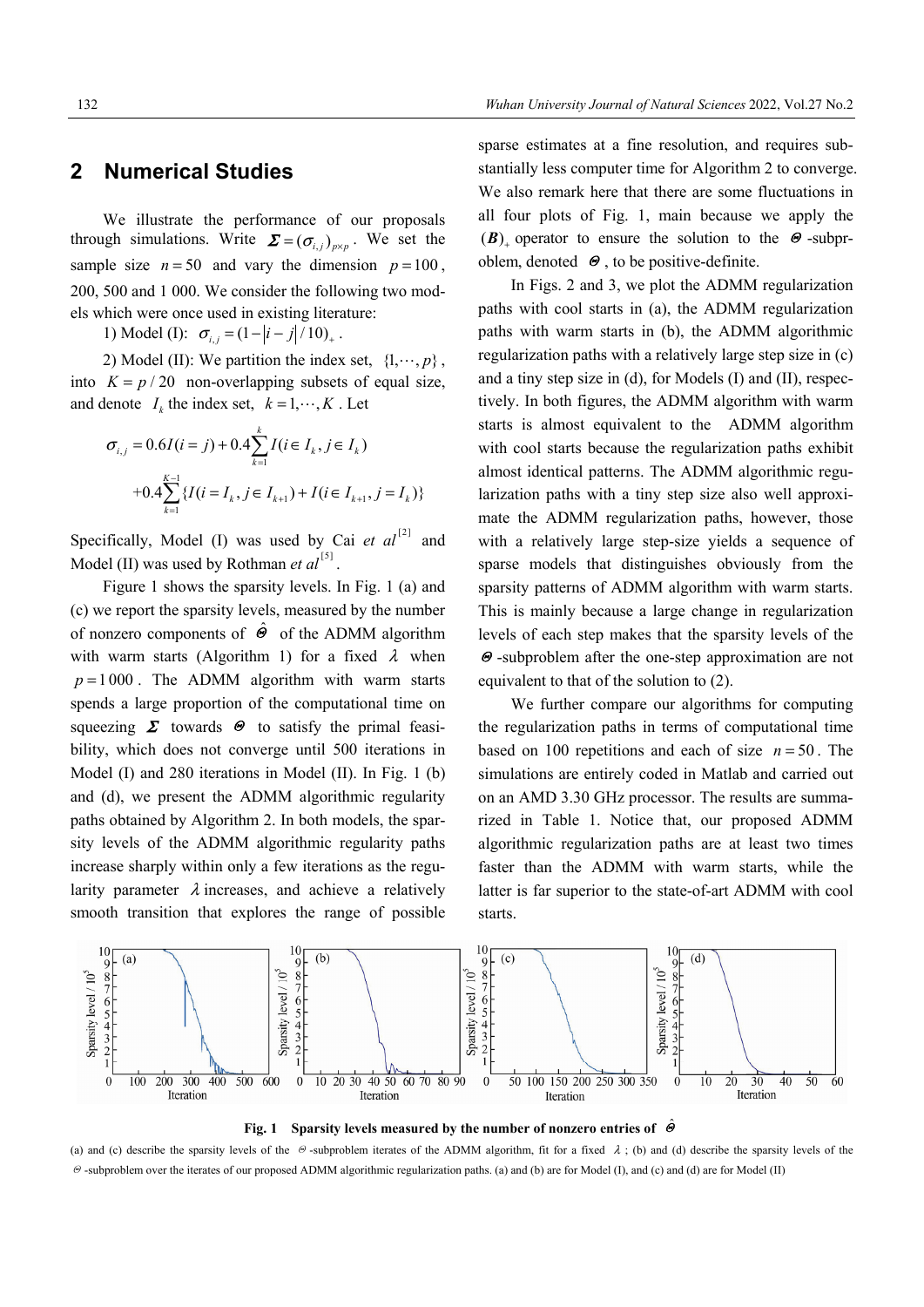

#### **Fig. 2 Simulation results for Model (I)**

(a) The ADMM regularization paths with cool starts; (b) The ADMM regularization paths with warm starts; (c) The ADMM algorithmic regularization paths with a relatively large step size; and (d) The ADMM algorithmic regularization paths with a tiny step size. The blue lines denote the false positive variables and the red lines denote true positive variables





(a) The ADMM regularization paths with cool starts; (b) The ADMM regularization paths with warm starts; (c) The ADMM algorithmic regularization paths with a relatively large step size; and (d) The ADMM algorithmic regularization paths with a tiny step size. The blue lines denote the false positive variables and the red lines denote true positive variables

| of Algorithm 1 and Algorithm 2 in computing the regulariza-<br>tion paths for both models |  |  |  |  |  |
|-------------------------------------------------------------------------------------------|--|--|--|--|--|
|                                                                                           |  |  |  |  |  |
|                                                                                           |  |  |  |  |  |

**Table 1 Timing comparison (averaged over 100 replications)** 

|           | Dimension $p$ | Time $/s$   |            |
|-----------|---------------|-------------|------------|
| Algorithm |               | Model $(I)$ | Model (II) |
| 1         | 100           | 0.5572      | 0.309.4    |
|           | 200           | 2.428.6     | 1.4139     |
|           | 500           | 18.870.8    | 11.161.4   |
|           | 1 000         | 643.303.2   | 473.8191   |
| 2         | 100           | 0.2272      | 0.1244     |
|           | 200           | 1.035.5     | 0.6011     |
|           | 500           | 8.4662      | 4.786.6    |
|           | 1 000         | 316.623.6   | 177.755.7  |

## **3 Conclusion**

In this paper, we propose two efficient algorithms to quickly derive the regularization paths for estimating the sparse and large scale positive-definite covariance matrices. Instead of solving the optimization problems over a grid of regularization parameters, which is required by the conventional regularization methods, we propose a one-step approximation to the ADMM algorithm with warm starts to quickly approximate the regularization paths. These new algorithms are easy to implement because no iteration is required. These algorithms both estimate the covariance matrices over a lot of regularization parameters, but ADMM algorithmic regularization paths (Algorithm 2) can quickly outline a sequence of sparse solutions at a fine resolution, and ADMM algorithmic regularization paths are at least two times fast than the ADMM with warm starts.

### **References**

- [1] Bickel P J, Levina E. Covariance regularization by thresholding [J]. *The Annals of Statistics*, 2008, **36**(6): 2577-2604.
- [2] Cai T T, Zhang C H, Zhou H H, *et al*. Optimal rates of convergence for covariance matrix estimation [J]. *The Annals of Statistics*, 2010, **38**(4): 2118-2144.
- [3] Rothman A J, Levina E, Zhu J. Generalized thresholding of large covariance matrices [J]. *Journal of the American Statistical Association*, 2009, **104**(485): 177-186.
- [4] Xue L Z, Ma S Q, Zou H. Positive-definite 1-penalized estimation of large covariance matrices [J]. *Journal of the*